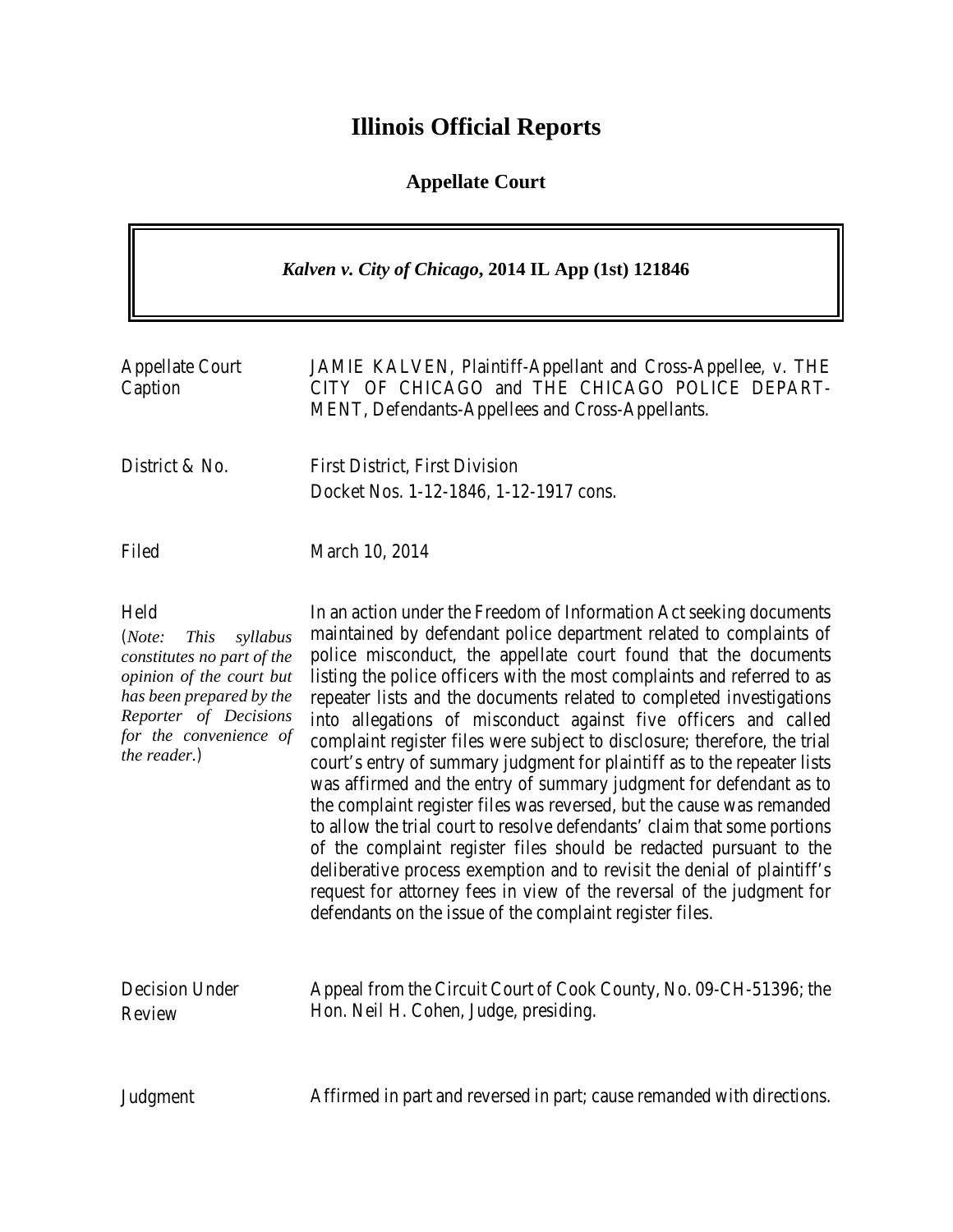| Counsel on<br>Appeal | Craig Benson Futterman, F. Italia Patti, and Saul D. Cohen, all of<br>Edwin F. Mandel Legal Aid Clinic, of Chicago, for appellant.                                                                                |
|----------------------|-------------------------------------------------------------------------------------------------------------------------------------------------------------------------------------------------------------------|
|                      | Stephen R. Patton, Corporation Counsel, of Chicago (Benna Ruth)<br>Solomon, Myriam Zreczny Kasper, and Justin A. Houppert, Assistant<br>Corporation Counsel, of counsel), for appellees.                          |
| Panel                | PRESIDING JUSTICE CONNORS delivered the judgment of the<br>court, with opinion.<br>Justice Cunningham concurred in the judgment and opinion.<br>Justice Delort specially concurred in the judgment, with opinion. |

## **OPINION**

¶ 1 Plaintiff Jamie Kalven filed suit against defendants Chicago police department (CPD) and City of Chicago pursuant to the Freedom of Information Act (FOIA) (5 ILCS 140/1 *et seq.* (West 2010)), seeking the disclosure of certain documents related to complaints of police misconduct. Plaintiff and defendants filed cross-motions for summary judgment, and the circuit court granted and denied both motions in part. Plaintiff now appeals from the court's ruling that certain documents are exempt from FOIA disclosure and from the denial of attorney fees. Defendants appeal from the court's ruling that certain lists are not exempt from FOIA disclosure. We affirm in part and reverse in part and remand for further proceedings.

¶ 2 On November 16, 2009, plaintiff submitted FOIA requests to CPD seeking two types of documents: (1) lists of Chicago police officers who amassed the most misconduct complaints (referred to as Repeater Lists or RLs); and (2) complaint register files (referred to as CRs) related to CPD's completed investigations into allegations of police misconduct against five officers. On December 8, 2009, CPD denied the requests. Plaintiff filed this lawsuit on December 22, 2009, seeking an injunction requiring CPD to produce the documents.

¶ 3 The CRs are CPD's records of investigations into complaints made by citizens against police officers. Upon receiving a citizen complaint, CPD generally creates records cataloging the investigation into any officer's alleged misconduct. The CR files consist of the complaint itself and documents created during the investigation of the complaint.

¶ 4 The RLs, in contrast, were first compiled by defendants as part of Bond v. Utreras, No. 04 C 2617 (N.D. Ill.) (hereinafter, *Bond*), and Moore v. City of Chicago, No. 07 C 5908 (N.D. Ill.) (hereinafter, *Moore*). The *Bond* RLs identify police officers who accumulated the most misconduct complaints between 2001 and 2006. The *Moore* RLs identify officers who received more than five complaints from May 2002 to December 2008, as well as officers who were accused of excessive force more than five times during the same time period. These lists were retrieved from CPD's complaint register management system and were produced in response to court-ordered civil discovery in each case. The *Bond* lists were ordered preserved for ease of production in this case by the circuit court after *Bond* was settled. The *Moore* lists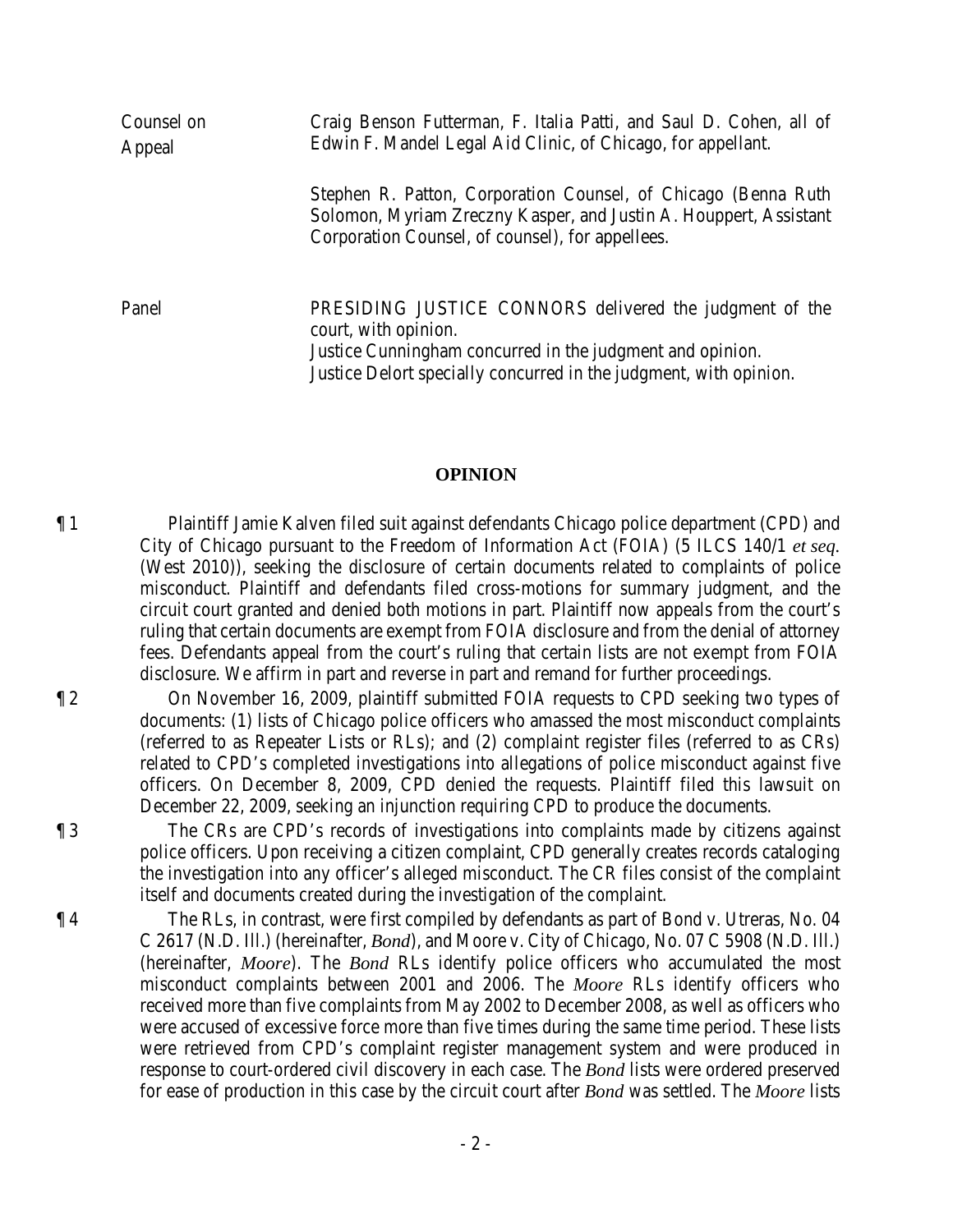were produced as court-ordered discovery in that case and then saved to CPD's computer system.

¶ 5 Plaintiff, a reporter who was in the midst of publishing articles on alleged police misconduct, sought leave to intervene in *Bond* in order to obtain access to the RLs and CRs at issue in that case. The federal court granted plaintiff's motion, but the Seventh Circuit stayed that order pending defendants' appeal. See *Bond v. Utreras*, 585 F.3d 1061, 1065 (7th Cir. 2009). The Seventh Circuit ultimately ruled that plaintiff lacked standing to intervene in *Bond*, but noted that plaintiff could seek the same documents from defendants under the Illinois Freedom of Information Act. See *Bond*, 585 F.3d at 1076 n.10.

¶ 6 On November 16, 2009, plaintiff submitted FOIA requests to CPD for the RLs and the CRs relating to 17 Chicago police officers, including the 5 officers who were defendants in *Bond.* CPD, however, denied plaintiff's request. In response to the denial, plaintiff filed this lawsuit against defendants on December 22, 2009.

¶ 7 In the circuit court, the parties filed cross-motions for summary judgment. In regard to the CRs, the court found that they were exempt from disclosure under FOIA because they are "[r]ecords relating to a public body's adjudication of \*\*\* disciplinary cases." 5 ILCS  $140/7(1)(n)$  (West 2010). Regarding the RLs, the circuit court found that section  $7(1)(m)$ , which exempts documents prepared in anticipation of litigation for attorneys representing a public body, did not exempt the RLs from disclosure. See 5 ILCS 140/7(1)(m) (West 2010). The circuit court further found that the RLs were public records subject to disclosure under section 2(c). See 5 ILCS 140/2(c) (West 2010). Finally, the circuit court found that plaintiff, having succeeded on his claim for the RLs but failing on his claim for the CRs, did not substantially prevail in the proceeding as required under section 11(i) and thus was not entitled to attorney fees. See 5 ILCS 140/11(i) (West 2010). Both parties have now appealed.

¶ 8 The threshold question that we must resolve is which version of FOIA applies to this case. Plaintiff requested the CRs and RLs from defendant in late 2009 and, after CPD denied the request, plaintiff filed suit on December 22, 2009. While the case was pending in the circuit court, however, an amended version of FOIA went into effect on January 1, 2010. Plaintiff contends that we should apply the 2009 FOIA statute because it was in effect when the FOIA request was denied by defendants. In contrast, defendants argue that we should apply the 2010 version of the statute.

¶ 9 FOIA provides that when a person is denied access to inspect or copy any public record by a public body regarding the affairs of government and the official acts and policies of those who represent the public, that person may file suit in circuit court for injunctive or declaratory relief. See 5 ILCS 140/11(a) (West 2010). The circuit court has the authority to determine whether the records are subject to FOIA and, if so, whether they are exempt from disclosure. See 5 ILCS 140/11(f) (West 2010). Moreover, the circuit court has the authority to order the production of any public records improperly withheld from the person seeking access. See 5 ILCS 140/11(d) (West 2010).

¶ 10 Injunctive and declaratory relief are prospective forms of relief because they are concerned with restraining or requiring future actions rather than remedying past harms. See, *e.g.*, *PHL, Inc. v. Pullman Bank & Trust Co.*, 216 Ill. 2d 250, 267-68 (2005) (discussing the difference between an injunction and present claims for damages in the context of sovereign immunity). When claims are prospective, a court must apply the law that is in effect at the time of its decision. See, *e.g.*, *Bartlow v. Costigan*, 2014 IL 115152, ¶¶ 30-31 (in the context of a suit seeking a declaration that a statute is unconstitutional and an injunction prohibiting its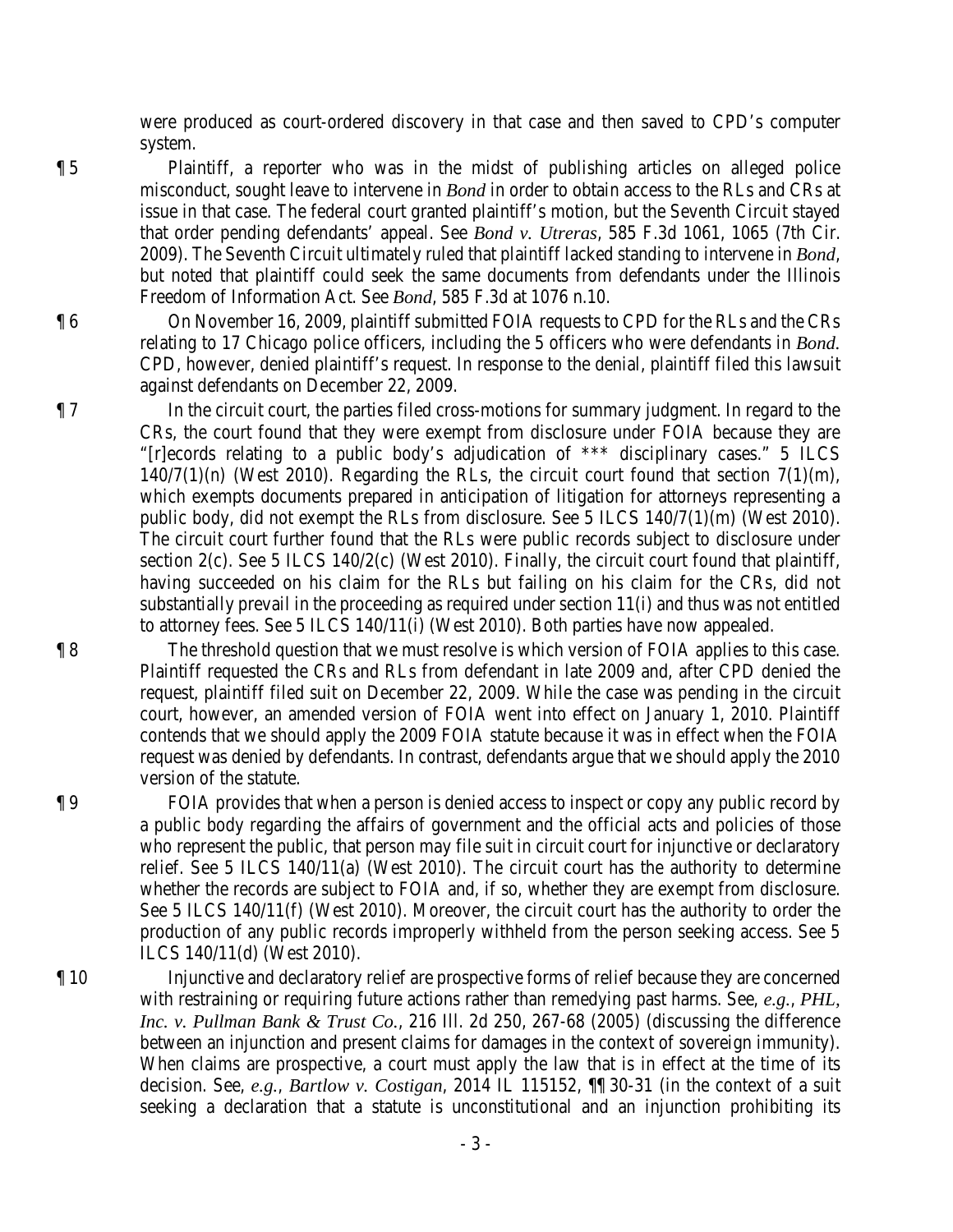enforcement, amended version of the statute must be examined in order to determine whether the plaintiff is entitled to relief); see also *Forest Preserve District v. City of Aurora*, 151 Ill. 2d 90, 94-95 (1992) (same). In this case, although the 2009 FOIA statute was in effect when plaintiff filed suit, the statute has since been amended. In order to determine whether plaintiff is entitled to production of the documents, we must therefore apply the version of the statute that is currently in effect.

¶ 11 Turning to the merits of this case, defendants claim that the CRs are exempt under two FOIA provisions.<sup>[1](#page-3-0)</sup> First, defendants argue that section  $7(1)(n)$  exempts the CRs from disclosure. That section exempts:

> "[r]ecords relating to a public body's adjudication of employee grievances or disciplinary cases; however, this exemption shall not extend to the final outcome of cases in which discipline is imposed." 5 ILCS 140/7(1)(n) (West 2010).

Defendants argue that CRs are "related to" adjudicatory proceedings and that the phrase "related to" must receive a broad interpretation. Defendants further contend that the provision exempts not only the adjudications themselves, but also exempts from disclosure all records that relate to the adjudications.

¶ 12 We consider issues of statutory construction *de novo*. *People ex rel. Madigan v. Kinzer*, 232 Ill. 2d 179, 184-85 (2009). "The fundamental objective of statutory construction is to ascertain and give effect to the intent of the legislature. [Citation.] The best indication of legislative intent is the statutory language given its plain and ordinary meaning. [Citation.] When statutory language is plain and unambiguous, the statute must be applied as written without resort to aids of statutory construction. [Citation.] We may not depart from a statute's plain language by reading into it exceptions, limitations, or conditions the legislature did not express. [Citation.] Courts should not attempt to read a statute other than in the manner it was written." *Id.*

 $\P$ 13 There are several problems with defendants' interpretation of section  $7(1)(n)$ . First, the plain language of the statute demonstrates that only records related to adjudications are exempt from disclosure. The statute does not define "adjudication," however, so we may examine the dictionary to determine its ordinary meaning. See *Poris v. Lake Holiday Property Owners Ass'n*, 2013 IL 113907, ¶ 48. "Adjudication" is generally understood to involve a formalized legal process that results in a final and enforceable decision. See, *e.g.*, Black's Law Dictionary 42 (7th ed. 1999) ("The legal process of resolving a dispute; the process of judicially deciding a case."). Given that section 7(1)(n) also refers to employee grievances and disciplinary cases, the statute appears to be limited to documents connected to formalized legal proceedings that involve only those two issues and that result in a final and enforceable decision.

¶ 14 Investigations into CRs, however, are not adjudications of either an employee grievance or a disciplinary case. When a public citizen files a complaint against a police officer, either CPD's internal affairs division (IAD) or the "Independent Police Review Authority" (IPRA) begin investigating the complaint. The CRs are an effort to gather factual information about the complaint, but they do not involve any formalized legal proceedings. While the record indicates that a substantiated complaint can result in disciplinary proceedings being instituted

<span id="page-3-0"></span><sup>&</sup>lt;u>1</u> <sup>1</sup>Defendants also raised an argument that the CRs would be exempt under the 2009 FOIA section  $7(1)(b)(ii)$ . However, defendants conceded at oral arguments that this would only apply should we decide to apply the 2009 FOIA statute.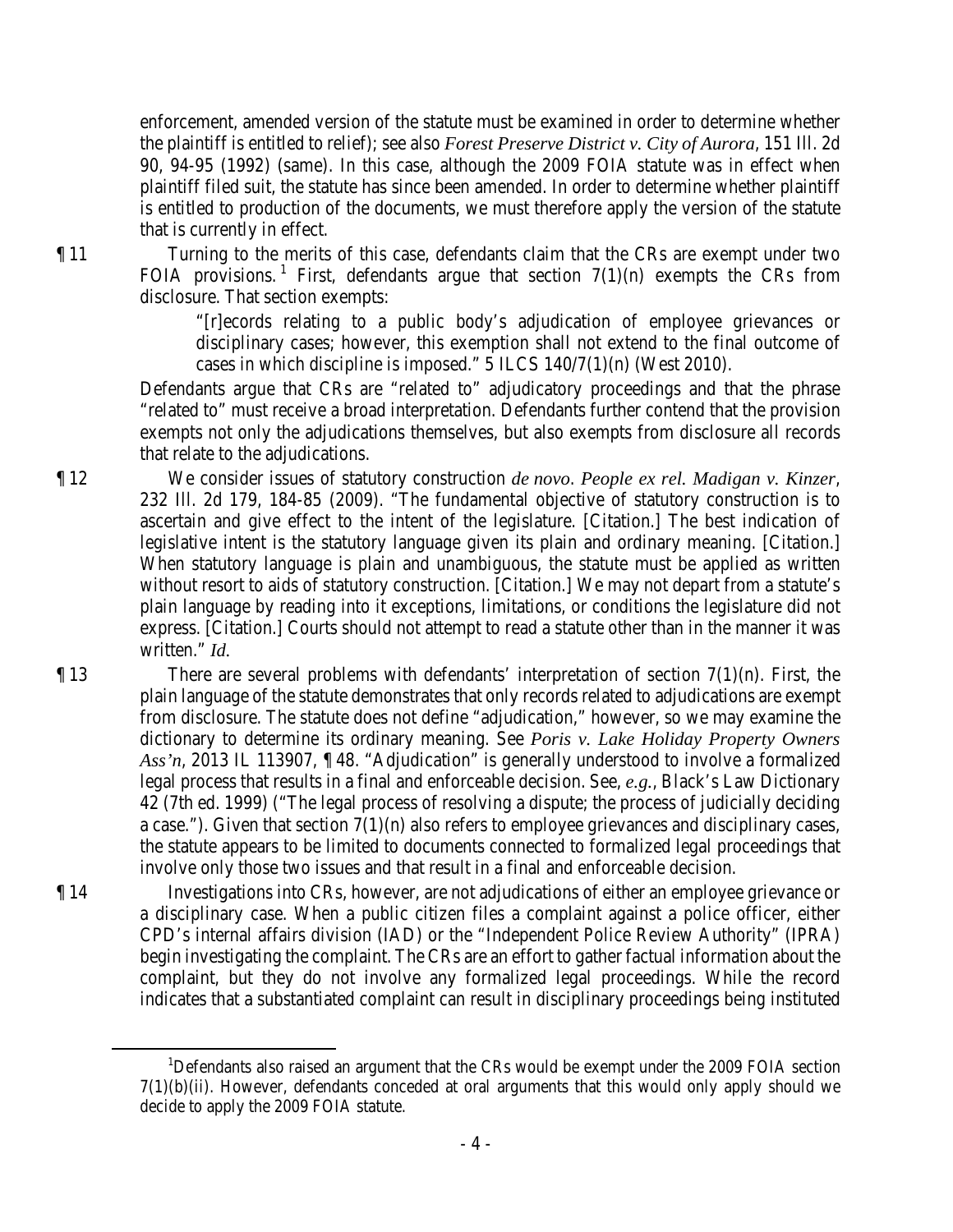against an officer, those proceedings are a different matter entirely. The CRs are instead part of an investigatory process that is separate and distinct from disciplinary adjudications.

¶ 15 Still, even though the CRs are not themselves adjudicatory, they could be exempt if they are "related to" an adjudication. Defendants read this provision expansively, arguing that the CRs are related to adjudications because they can, if substantiated, subject an employee to disciplinary proceedings. Defendants point out that section  $7(1)(n)$  previously existed as section  $7(1)(u)$  in a prior version of the statute. In the amended provision, the phrase "related to" replaced "information concerning." On its face this does not seem to be a substantive change, given that there is no real difference between the plain meaning of the phrases "information concerning" and "relating to." See, *e.g.*, *Bloomberg L.P. v. United States Food & Drug Administration*, 500 F. Supp. 2d 371, 377 (S.D.N.Y. 2007). However, applicable here is the rule that an amendment to a statute creates a presumption that the amendment was intended to change the law, and as defendants note, this provision was changed. See *People v. Hicks*, 119 Ill. 2d 29, 34 (1987).

 $\P$  16 Defendants' reading of the section is based on the premise that the new section  $7(1)(n)$  was the legislature's response to our decision in *Gekas v. Williamson*, 393 Ill. App. 3d 573, 575 (2009). In that case, the plaintiff filed a FOIA request for complaint records against a police officer, and his request was denied. We determined that records such as CRs are not exempt under FOIA. Shortly thereafter, the legislature amended FOIA, changing section 7(1)(u) to section  $7(1)(n)$  and substituting the words "information concerning" with "relating to." Defendant contends that the legislature's changes to the statute were a direct effort to overrule *Gekas*.

¶ 17 There are several reasons to conclude that the amendment was not a response to *Gekas*. First, the old version of section  $7(1)(u)$  applied to both students and employees, and the amendment merely consolidated education exemptions under a different subsection, and moved the employee-related exemption and changed the language slightly. See Pub. Act 96-542 (eff. Jan. 1, 2010). There is no indication in either the text of the statute or its legislative history that the change was intended to affect the meaning of the section as it related to employees. If the legislature intended to overrule *Gekas* and exempt CRs from disclosure by adding section 7(1)(n) to FOIA, it chose a very opaque and convoluted method of doing so. For 30 years section 7(1)(u) existed in nearly identical form and was never interpreted to exempt a public body's investigations into citizen complaints of police misconduct.

¶ 18 This is important because the rules of statutory construction also hold that "[w]here the legislature chooses not to amend a statute after a judicial construction, it will be presumed that [the legislature] has acquiesced in the court's statement of the legislative intent." (Internal quotation marks omitted.) *Wakulich v. Mraz*, 203 Ill. 2d 223, 233 (2003). When it amended FOIA, the legislature made no reference to *Gekas*, which implies that the amendments were not intended as a response to our decision in that case. This was the conclusion reached in *Rangel v. City of Chicago*, in which the Northern District of Illinois considered the issue and found that "there is no basis to conclude that this amendment, enacted approximately one month after *Gekas* was decided, was an effort to broaden the scope of the adjudication exemption for public employees, and certainly not to exempt CR register documents." *Rangel*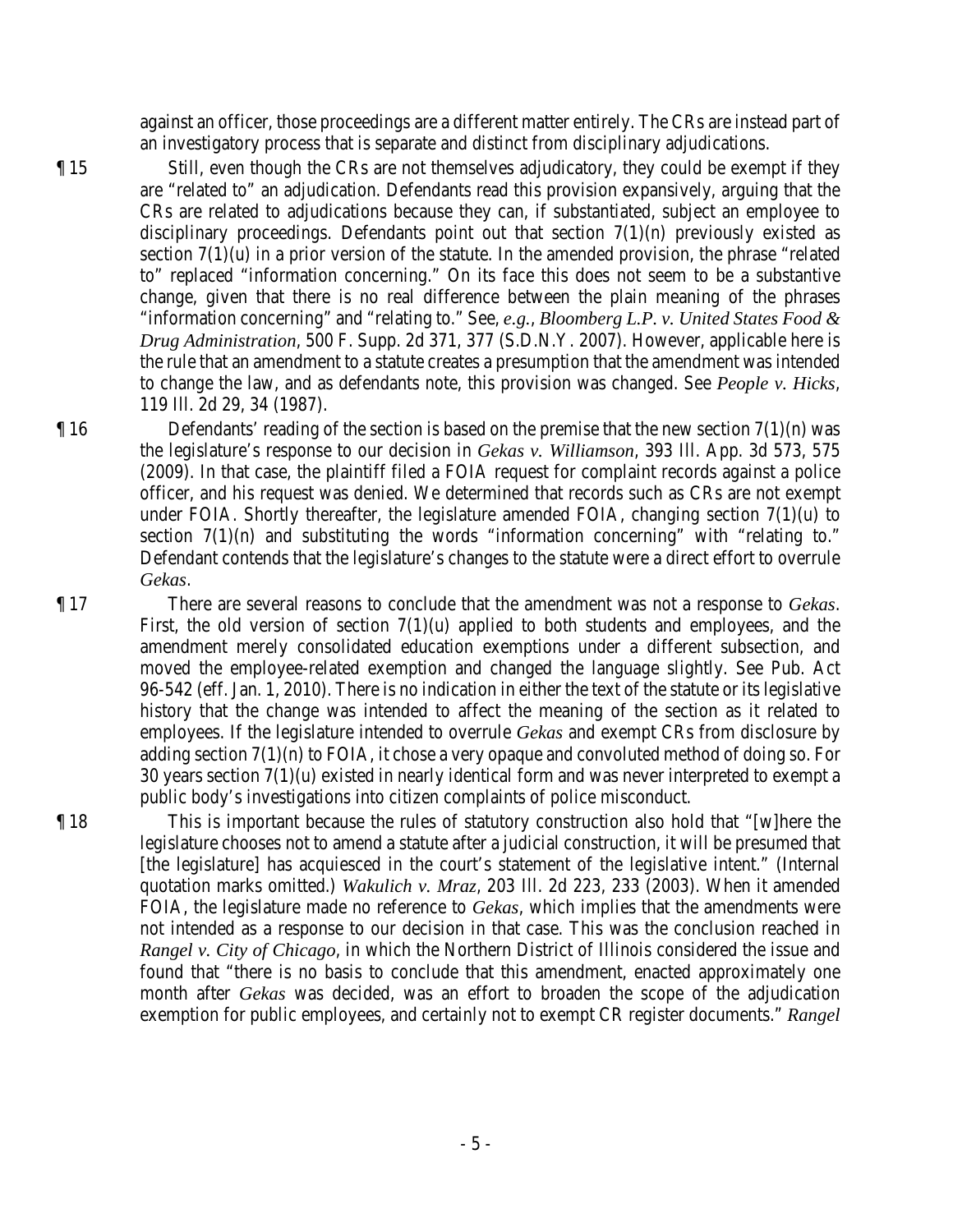*v. City of Chicago*, No. 10 C [2](#page-5-0)750, 2010 WL 3699991, at \*3 (N.D. Ill. Sept. 13, 2010).<sup>2</sup> Notably, section 7(1)(n) was not at issue in *Gekas*. Instead, the defendants claimed that the documents were exempt under several other provisions of FOIA. See *Gekas*, 393 Ill. App. 3d at 582-90.

¶ 19 Moreover, defendants' interpretation is at odds with the purpose of FOIA, which "is to open governmental records to the light of public scrutiny." (Internal quotation marks omitted.) *Stern v. Wheaton-Warrenville Community Unit School District 200*, 233 Ill. 2d 396, 405 (2009). It is well settled that "FOIA is to be accorded liberal construction," and "the statutory exemptions from disclosure must be read narrowly." (Internal quotation marks omitted.) *Id.* at 411. Defendants' interpretation of "relating to" would give section  $7(1)(n)$  an expansive interpretation and render a broad category of public documents immune to public scrutiny. That is contrary to the intent of FOIA.

- ¶ 20 Finally, defendants claim that CRs are the start of the adjudicatory process and that without them a proper adjudication could never exist. This argument mischaracterizes the nature of CRs. The CRs are created to investigate reports of police misconduct, and any disciplinary adjudication that may take place as a result of the CRs comes later. While information obtained during the investigation may potentially be introduced during adjudication of a disciplinary case, a CR does not initiate that adjudication, nor can CRs themselves be considered disciplinary. Indeed, if a complaint is unsubstantiated, then no disciplinary adjudication ever occurs and that CR necessarily cannot "relate to" an adjudication. This is a further indication that CRs are distinct from disciplinary adjudications and therefore not encompassed by section  $7(1)(n)$ .
- ¶ 21 Defendants provide us with a line of cases to support their argument of a broad reading of the term "relating to," but these cases do little to buttress their claim. When examined, the cases are inapposite. For example, in *Goff v. Teachers' Retirement System*, 305 Ill. App. 3d 190, 195 (1999), the court held the phrases " 'relating to,' 'arising out of,' and 'in connection with' are very broad terms." However, those terms were in the context of a teacher's after-school criminal sexual abuse of students that "related to" his position as a teacher in a role that he exploited to take advantage of his students. See *id.* at 196. The case did not purport to interpret FOIA. Similarly, defendants cite to *BlueStar Energy Services, Inc. v. Illinois Commerce Comm'n*, 374 Ill. App. 3d 990 (2007), and *Kopchar v. City of Chicago*, 395 Ill. App. 3d 762 (2009). These cases did construe FOIA exemptions in a broader way on the facts of those cases, but they did not analyze the term at hand. Moreover, there are other cases that interpret "relating to" in a narrow way in a variety of contexts. See, *e.g.*, *Romano v. Municipal Employees Annuity & Benefit Fund*, 402 Ill. App. 3d 857 (2010); *Lopez v. Illinois Liquor Control Comm'n*, 120 Ill. App. 3d 756 (1983).
- $\P$  22 In sum, section  $7(1)(n)$  does not exempt CRs from disclosure. Under any reading of the statute, CRs do not constitute an "adjudication" or either an employee grievance or a disciplinary case. Further, the phrase "related to" must be read narrowly, and in the context of FOIA, CRs are not "related to" disciplinary adjudications in a way that might exempt them from disclosure.

<span id="page-5-0"></span> $\overline{\phantom{a}}$  2  $^{2}$ Given the lack of controlling Illinois precedent on this issue, there has been a healthy debate in the federal district courts regarding the meaning of section 7(1)(n) as applied to CRs. See, *e.g.*, *Martinez v. City of Chicago*, No. 09 C 5938, 2012 WL 1655953, at \*2 (N.D. Ill. May 10, 2012) (listing cases).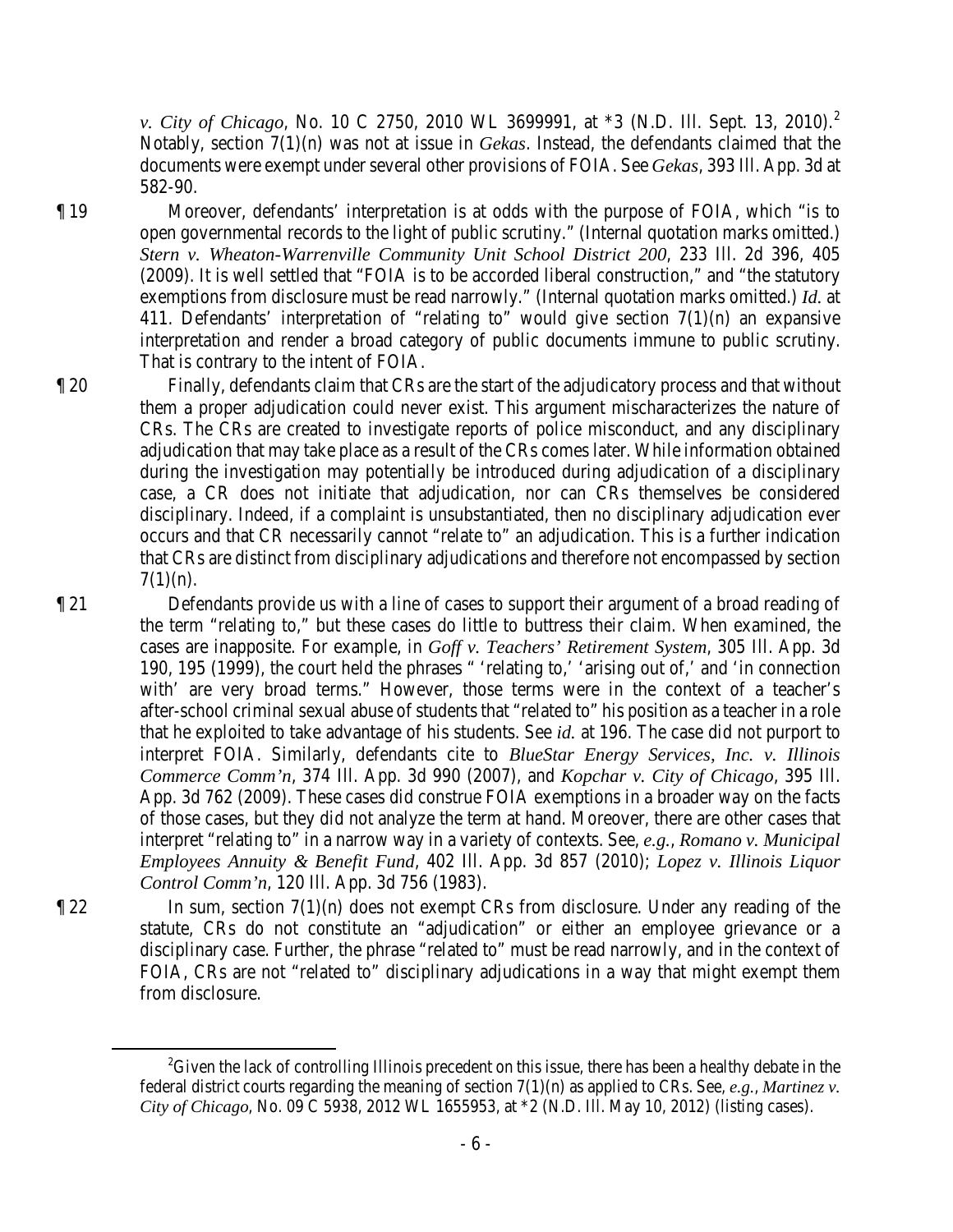- ¶ 23 Alternatively, defendants contend that the CR files are exempt under section 7(1)(f) of FOIA, which exempts from disclosure "[p]reliminary drafts, notes, recommendations, memoranda and other records in which opinions are expressed, or policies or actions are formulated." 5 ILCS 140/7(1)(f) (West 2010). Defendants argue that CR files generated during preliminary investigations should be exempt in their entirety under section 7(1)(f) because they may contain "recommendations to the Superintendent regarding whether an officer should be disciplined because of his actions."
- 

 $\P$  24 Section 7(1)(f) has been found to be "the equivalent of the federal deliberative process exemption, which applies to predecisional materials used by a public body in its deliberative process." (Internal quotation marks omitted.) *Day v. City of Chicago*, 388 Ill. App. 3d 70, 79 (2009). This exemption protects the opinions that public officials form while creating government policy. It does not protect factual material or final agency decisions. See *id.* CRs contain citizens' allegations of police misconduct and CPD's investigation into the facts of those allegations. While it is possible that CRs might contain recommendations that could potentially fall under the exemption, it is well settled that "[o]nly those portions of a predecisional document that reflect the give and take of the deliberative process may be withheld." *Public Citizen, Inc. v. Office of Management & Budget*, 598 F.3d 865, 876 (D.C. Cir. 2010). Indeed, we have previously examined this exact issue. In *Watkins v. McCarthy*, a factually similar case, we held that to the extent that a CR file might include policy recommendations from an investigator regarding the complaint and its resolution, an *in camera* review may be necessary to determine whether and to what extent the exemption applies. See *Watkins v. McCarthy*, 2012 IL App (1st) 100632, ¶¶ 37-38.

¶ 25 *Watkins* is clear that at a minimum, section 7(1)(f) does not allow a public body to withhold an entire file on the basis that some portions of it may fall under the deliberative-process exemption. Should defendants wish to claim this exemption for portions of a CR file, that is an issue that can be discussed on remand.

- ¶ 26 The remaining issue is whether the RLs are exempt from disclosure. Initially, we note that the circuit court found that defendants forfeited their argument that section  $7(1)(n)$  applies to the RLs. The first appearance of that argument came in defendants' motion to reconsider the circuit court's summary judgment ruling. A party may not raise a new legal or factual argument in a motion to reconsider. See *North River Insurance Co. v. Grinnell Mutual Reinsurance Co.*, 369 Ill. App. 3d 563, 572 (2006). The general rule is that arguments not raised in the trial court are deemed waived and cannot be argued for the first time on appeal. See *Western Casualty & Surety Co. v. Brochu*, 105 Ill. 2d 486 (1985). However, "[t]he waiver rule is an admonition to litigants and not a limitation upon the jurisdiction of a reviewing court." *Barnett v. Zion Park District*, 171 Ill. 2d 378, 389 (1996). Given the likelihood of further litigation on this issue, we choose to review the issue.
- ¶ 27 Defendants' initial argument is that the RLs are exempt from disclosure under sections  $7(1)(f)$  and  $7(1)(n)$  because they are simply summaries of CRs. As we found above, however, CR files are not exempt from disclosure under these sections. The RLs are not exempt from disclosure for the same reasons, and we need not revisit them here.
- ¶ 28 There is one difference between the CRs and the RLs, but it is immaterial. While the CRs are original documents created in response to citizen complaints, the RLs were retrieved from a CPD database and were compiled for purposes of discovery in an unrelated federal case. Defendants contend that the RLs were therefore not created in the ordinary course of business,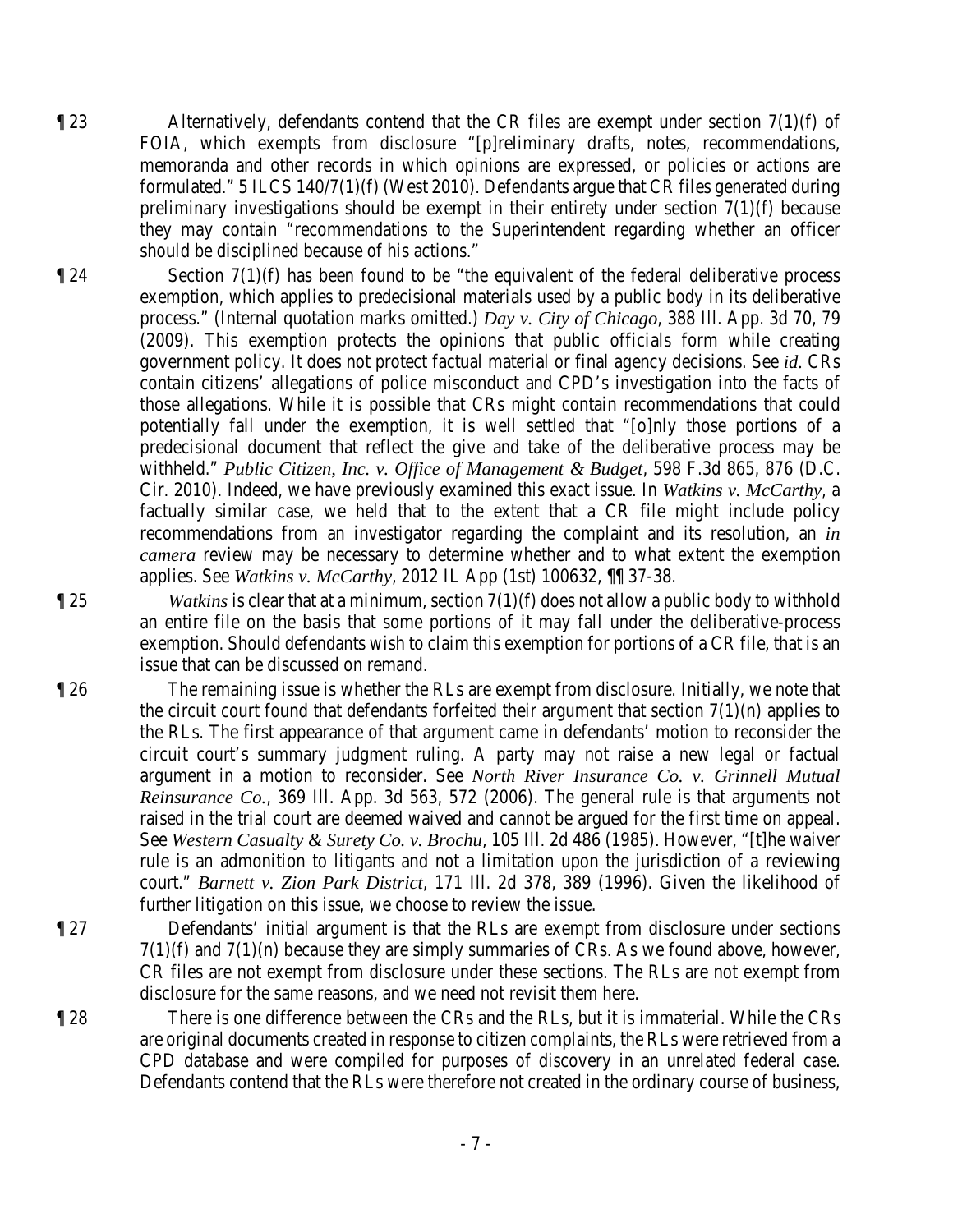and are thus not disclosable because they are not encompassed by FOIA's definition of "public records."

¶ 29 Defendants' narrow interpretation of what constitutes a public record is not supported by the plain language of the statute. FOIA section 2(c) states:

> " 'Public records' means all records, reports, forms, writings, letters, memoranda, books, papers, maps, photographs, microfilms, cards, tapes, recordings, electronic data processing records, electronic communications, recorded information and all other documentary materials pertaining to the transaction of public business, regardless of physical form or characteristics, having been prepared by or for, or having been or being used by, received by, in the possession of, or under the control of any public body." 5 ILCS 140/7(2)(c) (West 2010).

CPD prepared, used, possesses, and controls the RLs. Under any reading of section 2(c), the RLs are subject to FOIA and must be disclosed unless an exemption applies.

¶ 30 Defendants alternatively argue that the protective order in federal litigation relieved them of their duty to disclose the RLs. However, the Seventh Circuit stated expressly in *Bond* that the protective order did not interfere with the plaintiff's ability to compel the defendant to disclose the documents. See *Bond*, 585 F.3d at 1076 n.10. The protective order in *Bond* is similar to that in *Moore*. Neither protective order has any bearing on defendants' duty to disclose the RLs pursuant to a FOIA request.

¶ 31 Defendants again point us to *BlueStar Energy Services*, 374 Ill. App. 3d 990, which defendants contend stands for the proposition that a settlement agreement is not subject to disclosure under FOIA. In that case, the agency had possession of the agreement only because the agency had compelled its production from the regulated entity during regulatory proceedings. The ICC agreed to treat the disclosures as confidential, and we held the documents were exempt from FOIA because ordering their disclosure would have a "chilling effect" on the receipt of similar information in the future. Defendants argue that disclosure of the RLs in this case will similarly have a discouraging effect on government agencies in agreeing to produce documents in future discovery for fear that they will be subject to FOIA later. But defendants' argument on this point falls apart when *BlueStar* is read in full: the settlement agreements in *BlueStar* fell within FOIA's trade secrets exemption, and the case did not turn squarely on the assurances of confidentiality given in the course of discovery. The case is thus inapposite.

¶ 32 In sum, neither the CRs nor the RLs are exempt from disclosure under FOIA. The circuit court's order granting summary judgment in favor of plaintiff on the RLs is therefore affirmed, but its order granting summary judgment in favor of defendants on the CRs is reversed. There are, however, two outstanding issues that require remand. First, defendants contended at oral argument that some portions of the CRs are subject to the deliberative-process exemption. If defendants claim that certain portions of the CRs should be redacted under this exemption and plaintiff does not agree to the proposed redactions, then the circuit court must resolve the issue after an *in camera* inspection. Importantly, the burden is on defendants to demonstrate that portions of the document are exempt under the deliberative-process exemption. See *Watkins*, 2012 IL App (1st) 100632, ¶ 13 (noting that the public agency bears the burden of establishing that public records fall within an exemption, and stating that "[t]o meet this burden and to assist the court in making its determination, the agency must provide a detailed justification for its claimed exemption, addressing the requested documents specifically and in a manner allowing for adequate adversary testing" (emphasis and internal quotation marks omitted)).